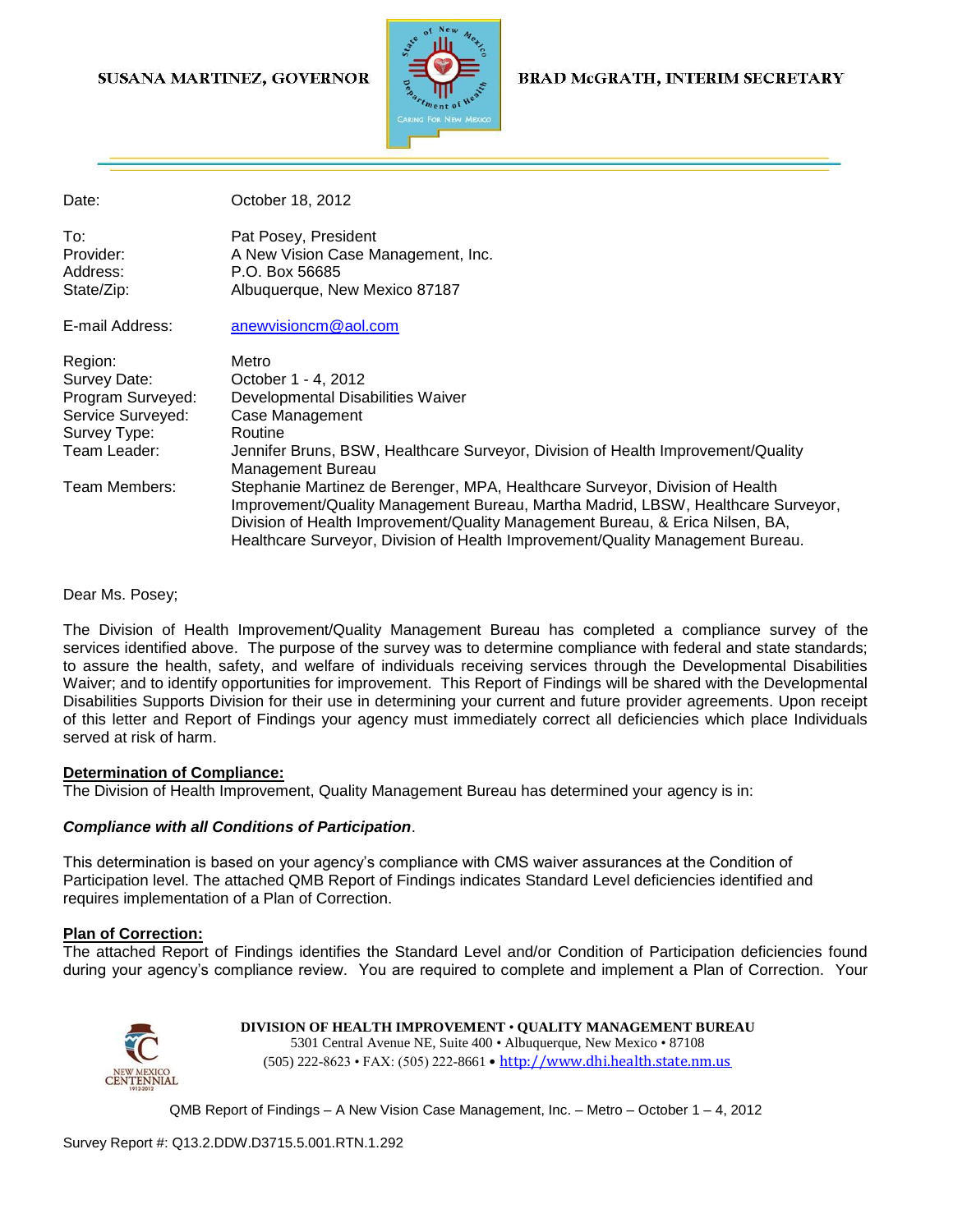agency has a total of 45 business days (10 business days to submit your POC for approval and 35 days to implement your *approved* Plan of Correction) from the receipt of this letter.

#### **Submission of your Plan of Correction:**

Please submit your agency's Plan of Correction in the space on the two right columns of the Report of Findings. *(See attachment "A" for additional guidance in completing the Plan of Correction)*.

Within 10 business days of receipt of this letter your agency Plan of Correction must be submitted to the parties below:

#### **1. Quality Management Bureau, Attention: Plan of Correction Coordinator 5301 Central Ave. NE Suite 400 Albuquerque, NM 87108**

#### **2. Developmental Disabilities Supports Division Regional Office for region of service surveyed**

Upon notification from QMB that your *Plan of Correction has been approved*, you must implement all remedies and corrective actions to come into compliance. If your Plan of Correction is denied, you must resubmit a revised plan as soon as possible for approval, as your POC approval and all remedies must be completed within 45 business days of the receipt of this letter.

Failure to submit your POC within the allotted 10 business days or complete and implement your Plan of Correction within the total 45 business days allowed may result in the imposition of a \$200 per day Civil Monetary Penalty until it is received, completed and/or implemented.

#### **Request for Informal Reconsideration of Findings (IRF):**

If you disagree with a finding of deficient practice, you have 10 business days upon receipt of this notice to request an IRF. Submit your request for an IRF in writing to:

> QMB Deputy Bureau Chief 5301 Central Ave NE Suite #400 Albuquerque, NM 87108 Attention: IRF request

See Attachment "C" for additional guidance in completing the request for Informal Reconsideration of Findings. The request for an IRF will not delay the implementation of your Plan of Correction which must be completed within 45 total business days (10 business days to submit your POC for approval and 35 days to implement your *approved* Plan of Correction). Providers may not appeal the nature or interpretation of the standard or regulation, the team composition or sampling methodology. If the IRF approves the modification or removal of a finding, you will be advised of any changes.

Please call the Plan of Correction Coordinator at 505-699-9356 if you have questions about the Report of Findings or Plan of Correction. Thank you for your cooperation and for the work you perform.

Sincerely,

Jennifer Bruns, BSW

Jennifer Bruns, BSW Team Lead/Healthcare Surveyor Division of Health Improvement Quality Management Bureau

QMB Report of Findings – A New Vision Case Management, Inc. – Metro – October 1 – 4, 2012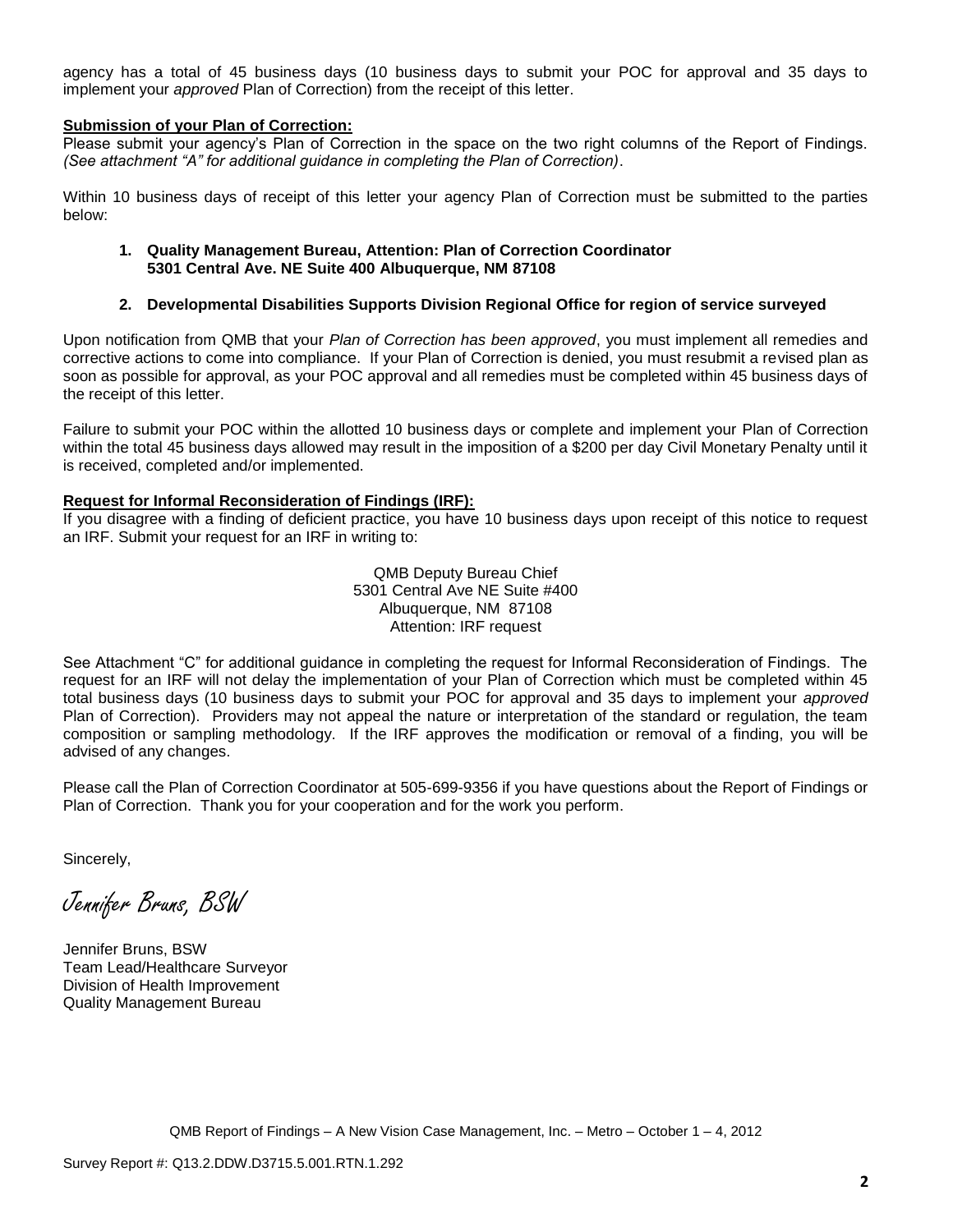| <b>Survey Process Employed:</b>         |                                                                                         |                                                                                                                                                                                                                                       |
|-----------------------------------------|-----------------------------------------------------------------------------------------|---------------------------------------------------------------------------------------------------------------------------------------------------------------------------------------------------------------------------------------|
| <b>Entrance Conference Date:</b>        | October 1, 2012                                                                         |                                                                                                                                                                                                                                       |
| Present:                                | Pat Posey, President                                                                    | A New Vision Case Management, Inc.<br>Elaine Sweeney, Vice President                                                                                                                                                                  |
|                                         | <b>DOH/DHI/QMB</b>                                                                      | Jennifer Bruns, BSW, Healthcare Surveyor<br>Stephanie Martinez de Berenger, MPA, Healthcare Surveyor<br>Martha Madrid, LBSW, Healthcare Surveyor<br>Erica Nilsen, BA, Healthcare Surveyor                                             |
| <b>Exit Conference Date:</b>            | October 3, 2012                                                                         |                                                                                                                                                                                                                                       |
| Present:                                | Pat Posey, President                                                                    | A New Vision Case Management, Inc.<br>Elaine Sweeney, Vice President                                                                                                                                                                  |
|                                         | <b>DOH/DHI/QMB</b>                                                                      | Jennifer Bruns, BSW, Healthcare Surveyor<br>Stephanie Martinez de Berenger, MBA, Healthcare Surveyor<br>Erica Nilsen, BA, Healthcare Surveyor                                                                                         |
| <b>Administrative Locations Visited</b> | Number:                                                                                 | 1                                                                                                                                                                                                                                     |
| <b>Total Sample Size</b>                | Number:                                                                                 | 26<br>2 - Jackson Class Members<br>24 - Non-Jackson Class Members                                                                                                                                                                     |
| Persons Served Records Reviewed         | Number:                                                                                 | 26                                                                                                                                                                                                                                    |
| Case Managers Interviewed               | Number:                                                                                 | 13                                                                                                                                                                                                                                    |
| Case Mgt Personnel Records Reviewed     | Number:                                                                                 | 14                                                                                                                                                                                                                                    |
| <b>Administrative Files Reviewed</b>    | <b>Billing Records</b><br>$\bullet$<br><b>Medical Records</b><br><b>Personnel Files</b> | <b>Incident Management Records</b><br><b>Training Records</b><br><b>Agency Policy and Procedures</b><br><b>Caregiver Criminal History Screening Records</b><br><b>Employee Abuse Registry</b><br>Quality Assurance / Improvement Plan |

CC: Distribution List: DOH - Division of Health Improvement DOH - Developmental Disabilities Supports Division DOH - Office of Internal Audit HSD - Medical Assistance Division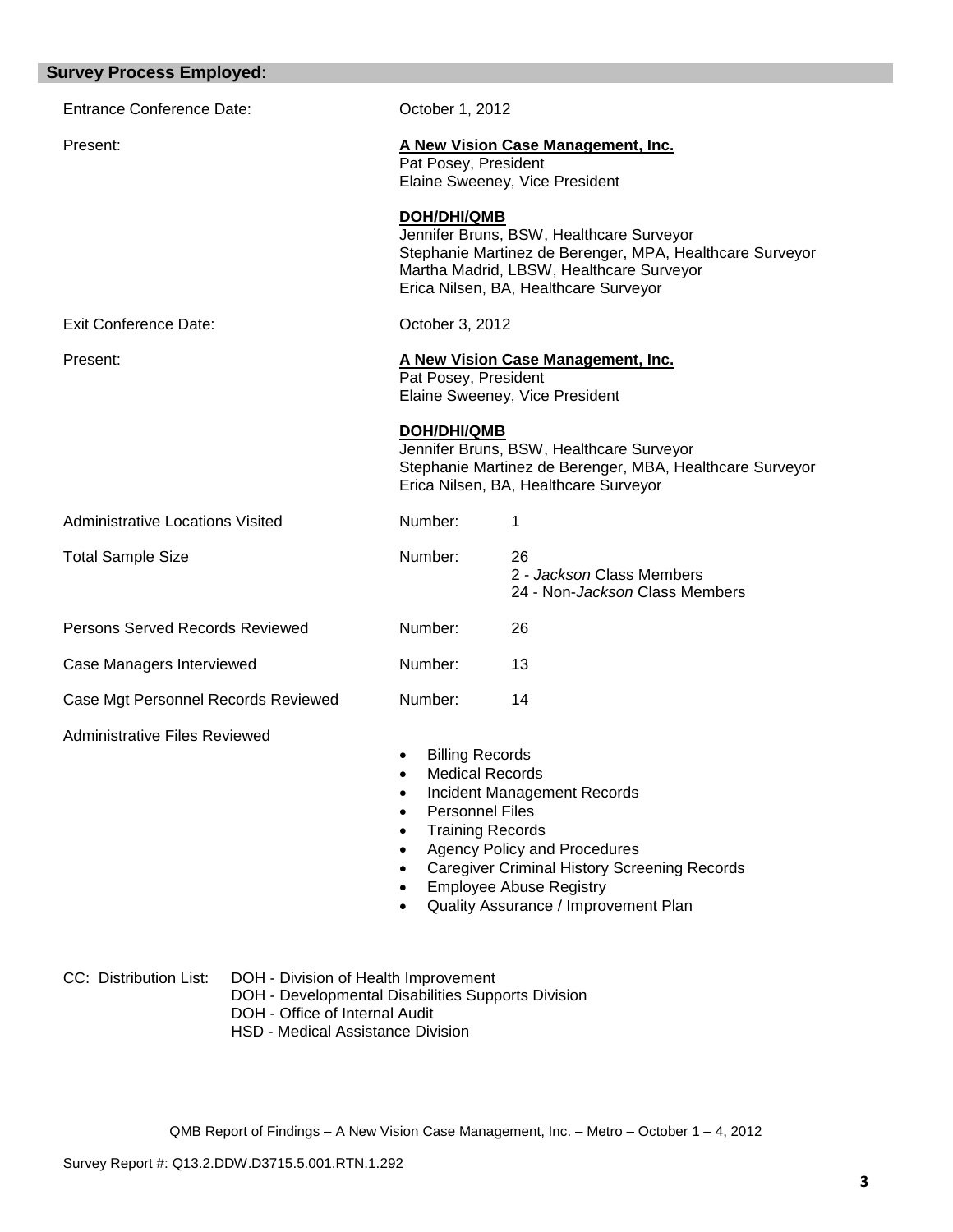# **Attachment A**

# **Provider Instructions for Completing the QMB Plan of Correction (POC) Process**

### *Introduction:*

After a QMB Compliance Survey, your QMB Report of Findings will be sent to you via e-mail.

Each provider must develop and implement a Plan of Correction (POC) that identifies specific quality assurance and quality improvement activities the agency will implement to correct deficiencies and prevent continued non compliance.

Agencies must submit their Plan of Correction within 10 business days from the date you receive the QMB Report of Findings. (Providers who do not submit a POC within 10 business days will be referred to the Internal Review Committee [IRC] for possible actions or sanctions).

Agencies must fully implement their approved Plan of Correction within 45 business days (10 business days to submit your POC for approval and 35 days to implement your approved Plan of Correction) from the date they receive the QMB Report of Findings. (Providers who fail to complete a POC within the 45 business days allowed shall be referred to the IRC for possible actions or sanctions.)

If you have questions about the Plan of Correction process, call the QMB Plan of Correction Coordinator at 505-699-9356 or email at Crystal.Lopez-Beck@state.nm.us. Requests for technical assistance must be requested through your DDSD Regional Office.

The POC process cannot resolve disputes regarding findings. If you wish to dispute a finding on the official Report of Findings, you must file an Informal Reconsideration of Findings (IRF) request within ten (10) business days of receiving your report. Please note that you must still submit a POC for findings that are in question (see Attachment "C").

## *Instructions for Completing Agency POC:*

## *Required Content*

Your Plan of Correction should provide a step-by-step description of the methods to correct each deficient practice to prevent recurrence and information that ensures the regulation cited is in compliance. The remedies noted in your POC are expected to be added to your Agency's required, annual Quality Assurance Plan.

If a deficiency has already been corrected, the plan should state how it was corrected, the completion date (date the correction was accomplished), and how possible recurrence of the deficiency will be prevented.

### *The Plan of Correction must address the required six CMS core elements to address each deficiency of the POC:*

- 1. How the specific and realistic corrective action will be accomplished for individuals found to have been affected by the deficient practice.
- 2. How the agency will identify other individuals who have the potential to be affected by the same deficient practice, and how the agency will act to protect individuals in similar situations.
- 3. What QA measures will be put into place or systemic changes made to ensure that the deficient practice will not recur
- 4. Indicate how the agency plans to monitor its performance to make sure that solutions are sustained. The agency must develop a QA plan for ensuring that correction is achieved and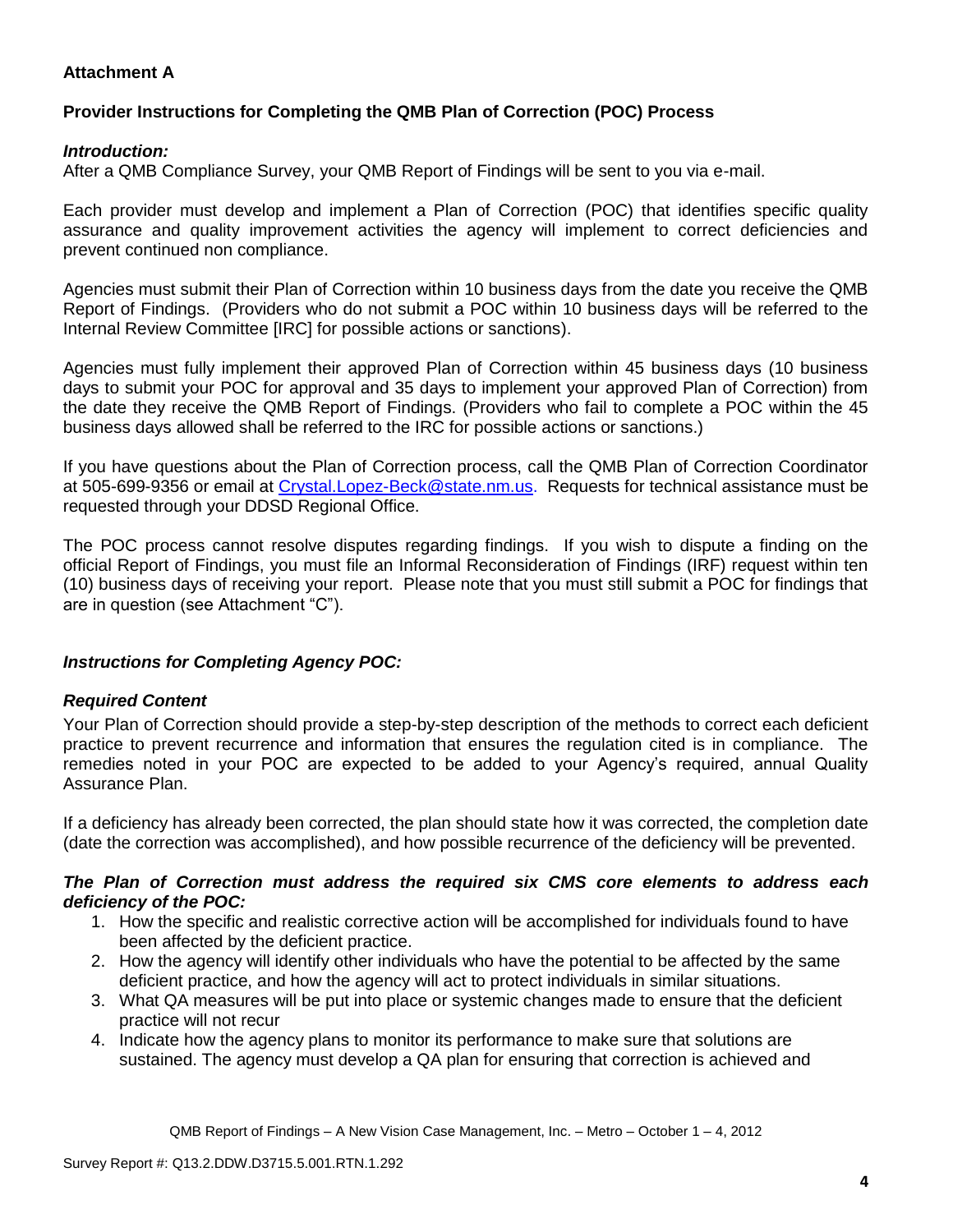sustained. This QA plan must be implemented, and the corrective action evaluated for its effectiveness. The plan of correction is integrated into the agency quality assurance system; and

- 5. Include dates when corrective action will be completed. The corrective action completion dates must be acceptable to the State.
- 6. The POC must be signed and dated by the agency director or other authorized official.

*The following details should be considered when developing your POC:*

- Details about how and when Consumer, Personnel and Residential files are audited by Agency personnel to ensure they contain required documents;
- Information about how Medication Administration Records are reviewed to verify they contain all required information before they are distributed, as they are being used, and after they are completed;
- Your processes for ensuring that all staff are trained in Core Competencies, Incident Reporting, and Individual-Specific service requirements, etc;
- How accuracy in Billing documentation is assured;
- How health, safety is assured;
- For Case Management Providers, how ISPs are reviewed to verify they meet requirements, how the timeliness of LOC packet submissions and consumer visits are tracked;
- Your process for gathering, analyzing and responding to Quality data; and,
- Details about Quality Targets in various areas, current status, analyses about why targets were not met, and remedies implemented.

*Note:* **Instruction or in-service of staff alone may not be a sufficient plan of correction.** This is a good first step toward correction, but additional steps should be taken to ensure the deficiency is corrected and will not recur.

## *Completion Dates*

- The plan of correction must include a **completion date** (entered in the far right-hand column) for each finding. Be sure the date is **realistic** in the amount of time your Agency will need to correct the deficiency; not to exceed 45 total business days.
- Direct care issues should be corrected immediately and monitored appropriately.
- Some deficiencies may require a staged plan to accomplish total correction.
- Deficiencies requiring replacement of equipment, etc., may require more time to accomplish correction but should show reasonable time frames.

## *Initial Submission of the Plan of Correction Requirements*

- 1. The Plan of Correction must be completed on the official QMB Survey Report of Findings/Plan of Correction Form and received by QMB within ten (10) business days from the date you received the report of findings.
- 2. For questions about the POC process, call the QMB POC Coordinator, Crystal Lopez-Beck at 505- 699-9356 for assistance.
- 3. For Technical Assistance (TA) in developing or implementing your POC, contact your local DDSD Regional Office.
- 4. Submit your POC to Crystal Lopez-Beck, POC Coordinator in any of the following ways:
	- a. Electronically at Crystal.Lopez-Beck@state.nm.us *(preferred method)*
	- b. Fax to 505-222-8661, or
	- c. Mail to POC Coordinator, 5301 Central Avenue SW, Suite 400, Albuquerque, NM 87108
- 5. Do not submit supporting documentation (evidence of compliance) to QMB until after your POC has been approved by the QMB.
- 6. QMB will notify you when your POC has been "approve" or "denied."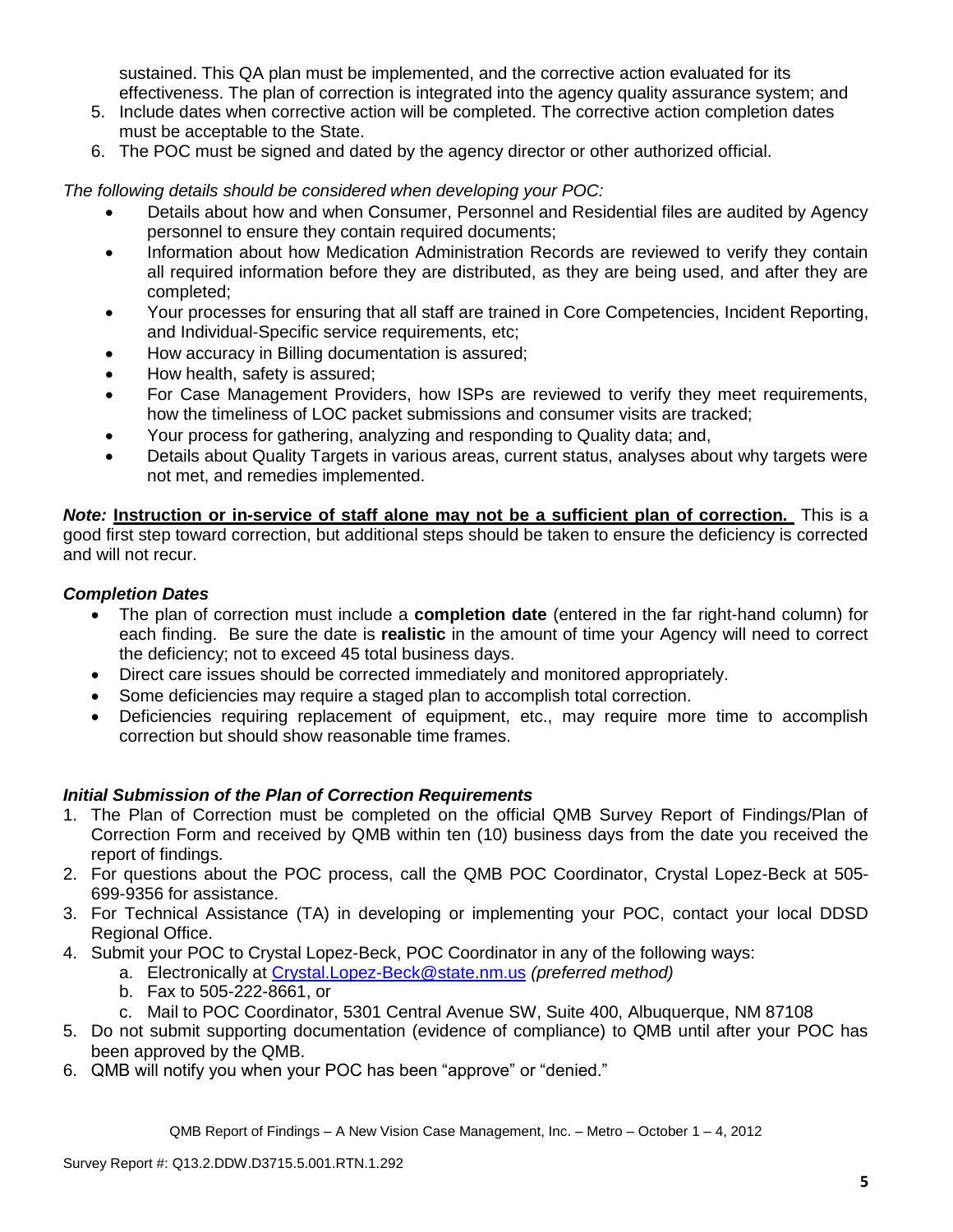- a. During this time, whether your POC is "approved," or "denied," you will have a maximum of 45 business days from the date of receipt of your Report of Findings to correct all survey deficiencies.
- b. If your POC is denied, it must be revised and resubmitted as soon as possible, as the 45 business day limit is in effect.
- c. If your POC is denied a second time your agency may be referred to the Internal Review Committee.
- d. You will receive written confirmation when your POC has been approved by QMB and a final deadline for completion of your POC.
- 7. Failure to submit your POC within 10 business days without prior approval of an extension by QMB will result in a referral to the Internal Review Committee and the possible implementation of monetary penalties and/or sanctions.

# *POC Document Submission Requirements*

Once your POC has been approved by the QMB Plan of Correction Coordinator you must submit copies of documents as evidence that all deficiencies have been corrected, as follows.

- 1. Your internal documents are due within a *maximum* of 45 business days of receipt of your Report of Findings.
- 2. You may submit your documents by postal mail (paper hard copy or on a disc), fax, or electronically (scanned and attached to e-mails).
- 3. All submitted documents *must be annotated*; please be sure the tag numbers and Identification numbers are indicated on each document submitted. Documents which are not annotated with the Tag number and Identification number may not be accepted.
- 4. Do not submit original documents; Please provide copies or scanned electronic files for evidence. Originals must be maintained in the agency file(s) per DDSD Standards.
- 5. In lieu of some documents, you may submit copies of file or home audit forms that clearly indicate cited deficiencies have been corrected, other attestations of correction must be approved by the Plan of Correction Coordinator prior to their submission.
- 6. For billing deficiencies, you must submit:
	- a. Evidence of an internal audit of billing documentation for a sample of individuals and timeframes;
	- b. Copies of "void and adjust" forms submitted to correct all over-billed or unjustified units billed identified during your internal audit.

Revisions, Modifications or Extensions to your Plan of Correction (post QMB approval) must be made in writing and submitted to the Deputy Chief at QMB, prior to the due date and are approved on a case-bycase basis. No changes may be made to your POC or the timeframes for implementation without written approval of the POC Coordinator.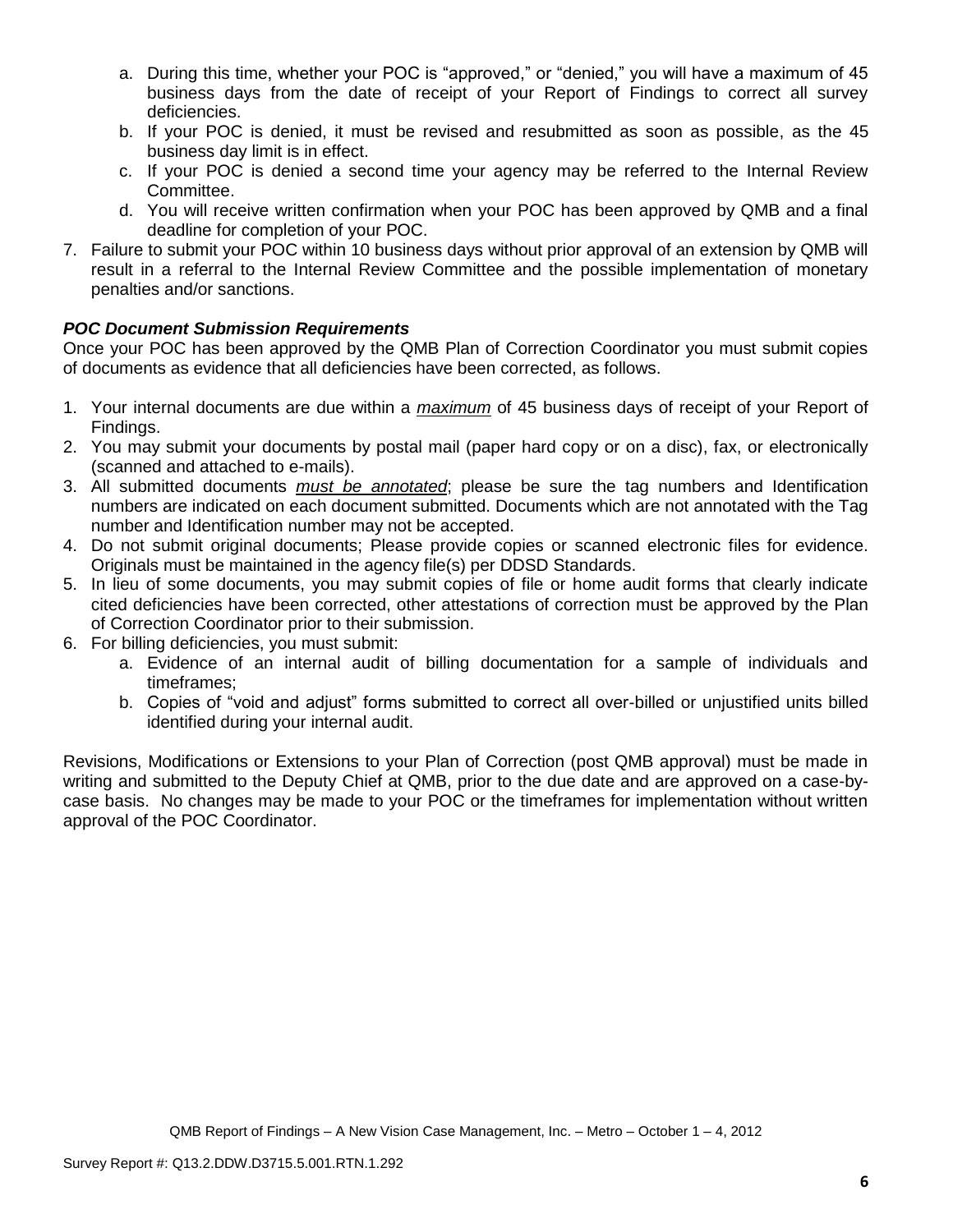## **QMB Determinations of Compliance**

## "Compliance with Conditions of Participation"

The QMB determination of "Compliance with Conditions of Participation," indicates that a provider is in compliance with all 'Conditions of Participation,' (CoP) but may have standard level deficiencies (deficiencies which are not at the condition level) out of compliance. The agency has obtained a level of compliance such that there is a minimal potential for harm to individuals' health and safety. To qualify for a determination of Compliance with Conditions of Participation, the provider must be in compliance with *all* Conditions of Participation.

# "Partial-Compliance with Conditions of Participation"

The QMB determination of "Partial-Compliance with Conditions of Participation" indicates that a provider is out of compliance with one (1) to three (3) 'Conditions of Participation.' This partialcompliance, if not corrected, may result in a serious negative outcome or the potential for more than minimal harm to individuals' health and safety. The Agency may also have standard level deficiencies (deficiencies which are not at the condition level).

Providers receiving a repeat determination of 'Partial-Compliance' for repeat deficiencies of CoPs may be referred by the Quality Management Bureau to the Internal Review Committee (IRC) for consideration of remedies and possible actions.

# "Non-Compliant with Conditions of Participation":

The QMB determination of "Non-Compliance with Conditions of Participation," indicates a provider is significantly out of compliance with Conditions of Participation and/or has:

- Four (4) Conditions of Participation out of compliance.
- Multiple findings of widespread non-compliance with any standard or regulation with a significant potential for more than minimal harm.
- Any finding of actual harm or Immediate Jeopardy.

The Agency may also have standard level deficiencies (deficiencies which are not at the condition level).

Providers receiving a repeat determination of 'Non-Compliance' will be referred by Quality Management Bureau to the Internal Review Committee (IRC) for consideration of remedies and possible actions.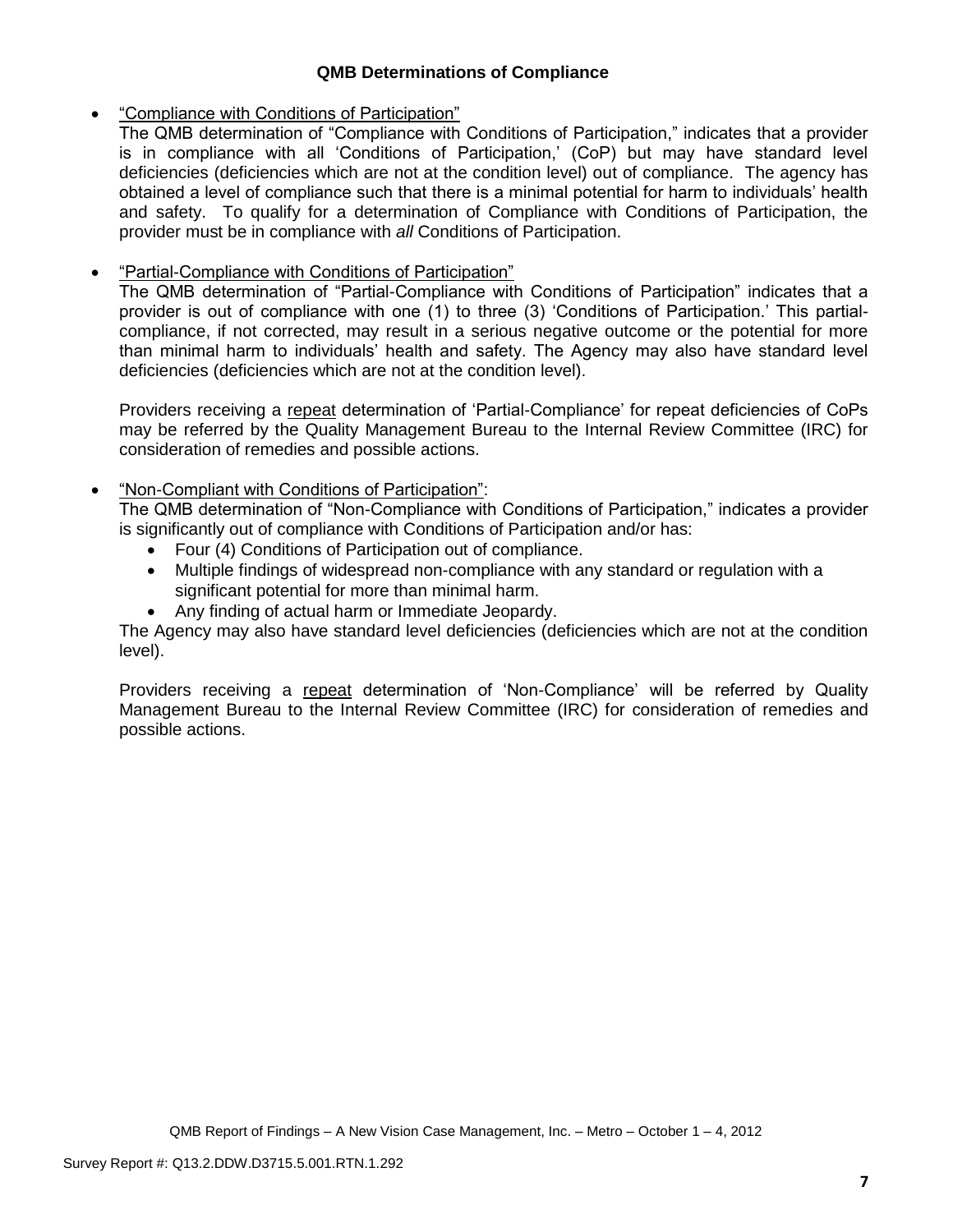### **Guidelines for the Provider Informal Reconsideration of Finding (IRF) Process**

# **Introduction:**

Throughout the QMB Survey process, surveyors are openly communicating with providers. Open communication means surveyors have clarified issues and/or requested missing information before completing the review through the use of the signed/dated "Document Request," or "administrative Needs," etc. forms. Regardless, there may still be instances where the provider disagrees with a specific finding. Providers may use the following process to informally dispute a finding.

# **Instructions:**

- 1. The Informal Reconsideration of the Finding (IRF) request must be in writing to the QMB Deputy Bureau Chief **within 10 business days** of receipt of the final Report of Findings.
- 2. The written request for an IRF *must* be completed on the QMB Request for Informal Reconsideration of Finding form available on the QMB website:<http://dhi.health.state.nm.us/qmb>
- 3. The written request for an IRF must specify in detail the request for reconsideration and why the finding is inaccurate.
- 4. The IRF request must include all supporting documentation or evidence.
- 5. If you have questions about the IRC process, email the IRF Chairperson, Scott Good at [scott.good@state.nm.us](mailto:scott.good@state.nm.us) for assistance.

# **The following limitations apply to the IRF process:**

- The request for an IRF and all supporting evidence must be received within 10 business days.
- Findings based on evidence requested during the survey and not provided may not be subject to reconsideration.
- The supporting documentation must be new evidence not previously reviewed or requested by the survey team.
- Providers must continue to complete their Plan of Correction during the IRF process
- Providers may not request an IRF to challenge the sampling methodology.
- Providers may not request an IRF based on disagreement with the nature of the standard or regulation.
- Providers may not request an IRF to challenge the team composition.
- Providers may not request an IRF to challenge the DHI/QMB determination of compliance or the length of their DDSD provider contract.

A Provider forfeits the right to an IRF if the request is not made within 10 business days of receiving the report and/or does not include all supporting documentation or evidence to show compliance with the standards and regulations.

The IRF Committee will review the request, the Provider will be notified in writing of the ruling; no face-toface meeting will be conducted.

When a Provider requests that a finding be reconsidered, it does not stop or delay the Plan of Correction process. **Providers must continue to complete the Plan of Correction, including the finding in dispute regardless of the IRF status.** If a finding is removed or modified, it will be noted and removed or modified from the Report of Findings. It should be noted that in some cases a Plan of Correction may be completed prior to the IRF process being completed. The provider will be notified in writing on the decisions of the IRF committee.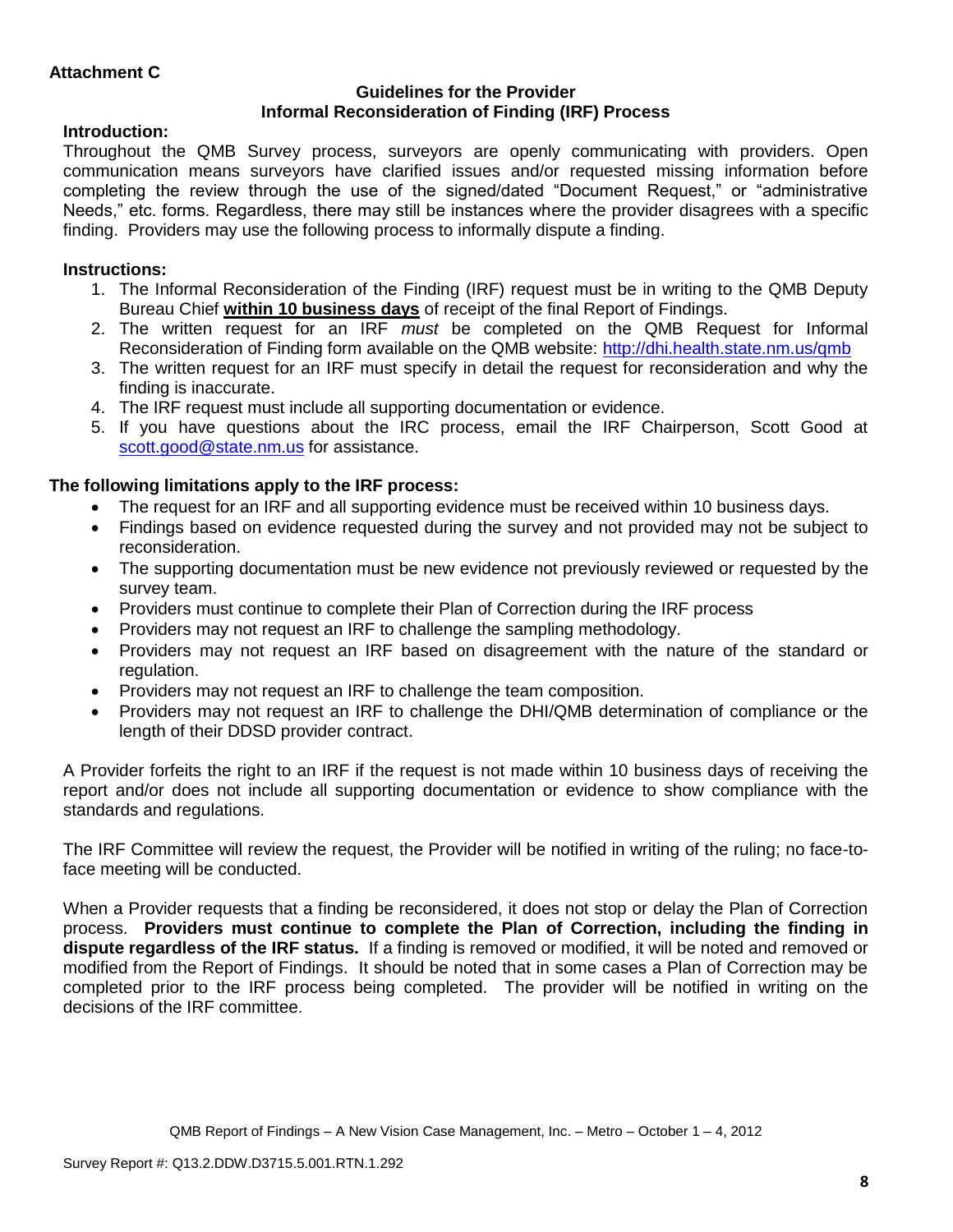| Agency:                 | A New Vision Case Management, Inc. - Metro Region |
|-------------------------|---------------------------------------------------|
| Program:                | Developmental Disabilities Waiver                 |
| Service:                | Case Management                                   |
| <b>Monitoring Type:</b> | <b>Routine Survey</b>                             |
| Date of Survey:         | October 1 - 4, 2012                               |

| <b>Standard of Care</b>                                                                                                                                                                                                                                                                                                                                                                                                                                                                                                                                                                                                                                                                                                                                                                                                                                                                                                                                                                                                                                                                                                                                                                                               | <b>Deficiencies</b>                                                                                                                                                                                                                                                                                                                                                                                                                                                                                                                                                                                                                                                                                                                                                    | <b>Agency Plan of Correction, On-going</b><br><b>QA/QI &amp; Responsible Party</b>                                                                                                                                                                                   | <b>Date</b><br><b>Due</b> |
|-----------------------------------------------------------------------------------------------------------------------------------------------------------------------------------------------------------------------------------------------------------------------------------------------------------------------------------------------------------------------------------------------------------------------------------------------------------------------------------------------------------------------------------------------------------------------------------------------------------------------------------------------------------------------------------------------------------------------------------------------------------------------------------------------------------------------------------------------------------------------------------------------------------------------------------------------------------------------------------------------------------------------------------------------------------------------------------------------------------------------------------------------------------------------------------------------------------------------|------------------------------------------------------------------------------------------------------------------------------------------------------------------------------------------------------------------------------------------------------------------------------------------------------------------------------------------------------------------------------------------------------------------------------------------------------------------------------------------------------------------------------------------------------------------------------------------------------------------------------------------------------------------------------------------------------------------------------------------------------------------------|----------------------------------------------------------------------------------------------------------------------------------------------------------------------------------------------------------------------------------------------------------------------|---------------------------|
|                                                                                                                                                                                                                                                                                                                                                                                                                                                                                                                                                                                                                                                                                                                                                                                                                                                                                                                                                                                                                                                                                                                                                                                                                       | CMS Assurance - Plan of Care - ISP Development & Monitoring - Service plans address all participates' assessed needs(including                                                                                                                                                                                                                                                                                                                                                                                                                                                                                                                                                                                                                                         |                                                                                                                                                                                                                                                                      |                           |
| least annually or when warranted by changes in the waiver participants' needs.                                                                                                                                                                                                                                                                                                                                                                                                                                                                                                                                                                                                                                                                                                                                                                                                                                                                                                                                                                                                                                                                                                                                        | health and safety risk factors) and goals, either by waiver services or through other means. Services plans are updated or revised at                                                                                                                                                                                                                                                                                                                                                                                                                                                                                                                                                                                                                                  |                                                                                                                                                                                                                                                                      |                           |
| Tag #1A08 Agency Case File                                                                                                                                                                                                                                                                                                                                                                                                                                                                                                                                                                                                                                                                                                                                                                                                                                                                                                                                                                                                                                                                                                                                                                                            | <b>Standard Level Deficiency</b>                                                                                                                                                                                                                                                                                                                                                                                                                                                                                                                                                                                                                                                                                                                                       |                                                                                                                                                                                                                                                                      |                           |
| Developmental Disabilities (DD) Waiver Service<br>Standards effective 4/1/2007<br><b>CHAPTER 1 II. PROVIDER AGENCY</b><br><b>REQUIREMENTS:</b> The objective of these<br>standards is to establish Provider Agency policy,<br>procedure and reporting requirements for DD<br>Medicaid Waiver program. These requirements<br>apply to all such Provider Agency staff, whether<br>directly employed or subcontracting with the<br>Provider Agency. Additional Provider Agency<br>requirements and personnel qualifications may<br>be applicable for specific service standards.<br>D. Provider Agency Case File for the<br><b>Individual:</b> All Provider Agencies shall maintain<br>at the administrative office a confidential case<br>file for each individual. Case records belong to<br>the individual receiving services and copies shall<br>be provided to the receiving agency whenever<br>an individual changes providers. The record<br>must also be made available for review when<br>requested by DOH, HSD or federal government<br>representatives for oversight purposes. The<br>individual's case file shall include the following<br>requirements:<br>(1) Emergency contact information, including the | Based on record review, the Agency failed to<br>maintain at the administrative office a<br>confidential case file for 3 of 26 individuals.<br>Review of the Agency individual case files found<br>the following items were not found, incomplete,<br>and/or not current:<br>• Physical Therapy Plan (#7)<br><b>Other Individual Specific Evaluations &amp;</b><br>Examinations:<br>• Dental Exam<br>° Individual #11 - As indicated by the DDSD<br>file matrix Dental Exams are to be<br>conducted annually. No documented<br>evidence of exam was found.<br>• Vision Exam<br><sup>o</sup> Individual #2 - As indicated by the<br>documentation reviewed, the exam was<br>completed on 10/06/2011. No documented<br>evidence of the exam being completed was<br>found. | <b>Provider:</b><br>State your Plan of Correction for the<br>deficiencies cited in this tag here: $\rightarrow$<br><b>Provider:</b><br>Enter your ongoing Quality Assurance/Quality<br>Improvement processes as it related to this tag<br>number here: $\rightarrow$ |                           |

QMB Report of Findings – A New Vision Case Management, Inc. – Metro – October 1 – 4, 2012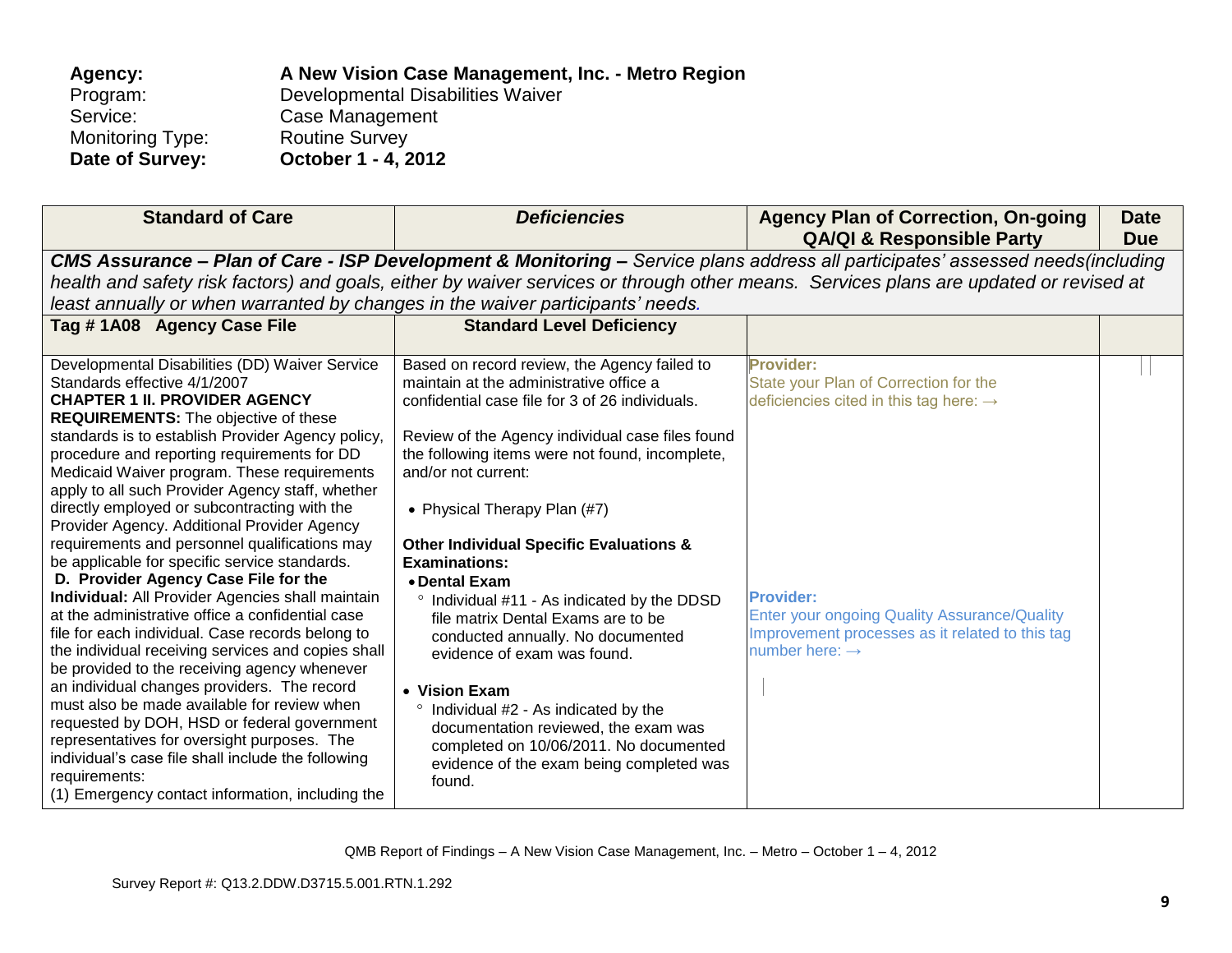| individual's address, telephone number,<br>names and telephone numbers of relatives,<br>or guardian or conservator, physician's<br>name(s) and telephone number(s), pharmacy<br>name, address and telephone number, and<br>health plan if appropriate;<br>(2) The individual's complete and current ISP, | ° Individual #2 - As indicated by the<br>documentation reviewed, the Individual was<br>referred to a Retinol Doctor for an<br>abnormality on 10/18/2011. No documented<br>evidence was found to verify visit was<br>completed. |  |
|----------------------------------------------------------------------------------------------------------------------------------------------------------------------------------------------------------------------------------------------------------------------------------------------------------|--------------------------------------------------------------------------------------------------------------------------------------------------------------------------------------------------------------------------------|--|
| with all supplemental plans specific to the                                                                                                                                                                                                                                                              | Individual #11 - Per documentation<br>$\circ$                                                                                                                                                                                  |  |
| individual, and the most current completed                                                                                                                                                                                                                                                               | reviewed, the individual wears glasses. No                                                                                                                                                                                     |  |
| Health Assessment Tool (HAT);                                                                                                                                                                                                                                                                            | documented evidence of when last vision                                                                                                                                                                                        |  |
| (3) Progress notes and other service delivery<br>documentation;                                                                                                                                                                                                                                          | exam occurred or if a new one was needed.                                                                                                                                                                                      |  |
| (4) Crisis Prevention/Intervention Plans, if there                                                                                                                                                                                                                                                       |                                                                                                                                                                                                                                |  |
| are any for the individual;                                                                                                                                                                                                                                                                              |                                                                                                                                                                                                                                |  |
| (5) A medical history, which shall include at least                                                                                                                                                                                                                                                      |                                                                                                                                                                                                                                |  |
| demographic data, current and past medical<br>diagnoses including the cause (if known) of                                                                                                                                                                                                                |                                                                                                                                                                                                                                |  |
| the developmental disability, psychiatric                                                                                                                                                                                                                                                                |                                                                                                                                                                                                                                |  |
| diagnoses, allergies (food, environmental,                                                                                                                                                                                                                                                               |                                                                                                                                                                                                                                |  |
| medications), immunizations, and most                                                                                                                                                                                                                                                                    |                                                                                                                                                                                                                                |  |
| recent physical exam;                                                                                                                                                                                                                                                                                    |                                                                                                                                                                                                                                |  |
| (6) When applicable, transition plans completed                                                                                                                                                                                                                                                          |                                                                                                                                                                                                                                |  |
| for individuals at the time of discharge from<br>Fort Stanton Hospital or Los Lunas Hospital                                                                                                                                                                                                             |                                                                                                                                                                                                                                |  |
| and Training School; and                                                                                                                                                                                                                                                                                 |                                                                                                                                                                                                                                |  |
| (7) Case records belong to the individual                                                                                                                                                                                                                                                                |                                                                                                                                                                                                                                |  |
| receiving services and copies shall be                                                                                                                                                                                                                                                                   |                                                                                                                                                                                                                                |  |
| provided to the individual upon request.                                                                                                                                                                                                                                                                 |                                                                                                                                                                                                                                |  |
| (8) The receiving Provider Agency shall be                                                                                                                                                                                                                                                               |                                                                                                                                                                                                                                |  |
| provided at a minimum the following records                                                                                                                                                                                                                                                              |                                                                                                                                                                                                                                |  |
| whenever an individual changes provider                                                                                                                                                                                                                                                                  |                                                                                                                                                                                                                                |  |
| agencies:                                                                                                                                                                                                                                                                                                |                                                                                                                                                                                                                                |  |
| (a) Complete file for the past 12 months;<br>(b) ISP and quarterly reports from the current                                                                                                                                                                                                              |                                                                                                                                                                                                                                |  |
| and prior ISP year;                                                                                                                                                                                                                                                                                      |                                                                                                                                                                                                                                |  |
| (c) Intake information from original admission                                                                                                                                                                                                                                                           |                                                                                                                                                                                                                                |  |
| to services; and                                                                                                                                                                                                                                                                                         |                                                                                                                                                                                                                                |  |
| (d) When applicable, the Individual                                                                                                                                                                                                                                                                      |                                                                                                                                                                                                                                |  |
| Transition Plan at the time of discharge                                                                                                                                                                                                                                                                 |                                                                                                                                                                                                                                |  |
| from Los Lunas Hospital and Training                                                                                                                                                                                                                                                                     |                                                                                                                                                                                                                                |  |
| School or Ft. Stanton Hospital.                                                                                                                                                                                                                                                                          |                                                                                                                                                                                                                                |  |

QMB Report of Findings – A New Vision Case Management, Inc. – Metro – October 1 – 4, 2012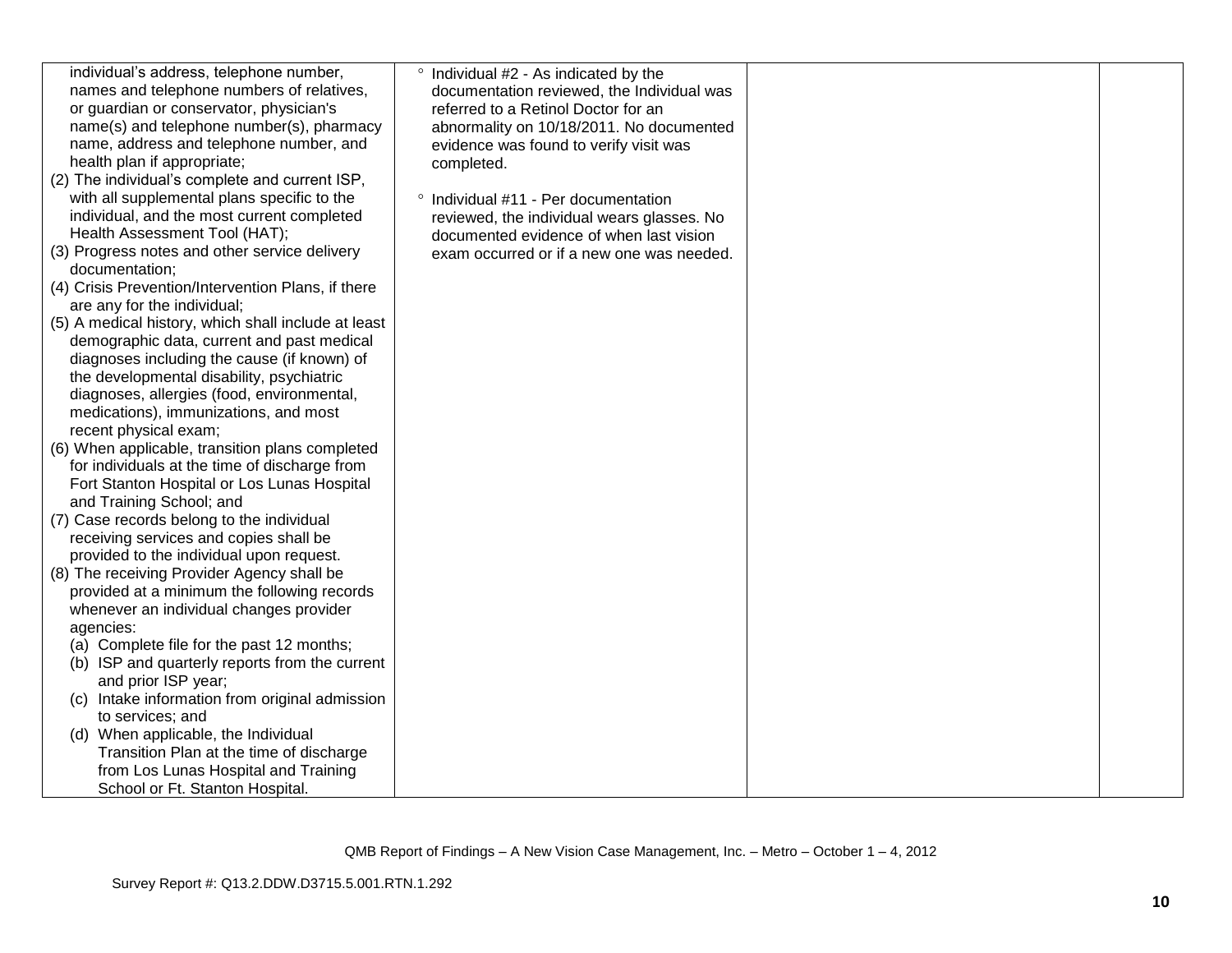| <b>Standard of Care</b>                                                                                                                                                                                                                                                                                                                                                       | <b>Deficiencies</b> | <b>Agency Plan of Correction, On-going</b><br><b>QA/QI &amp; Responsible Party</b>                                                                           | <b>Date</b><br><b>Due</b> |
|-------------------------------------------------------------------------------------------------------------------------------------------------------------------------------------------------------------------------------------------------------------------------------------------------------------------------------------------------------------------------------|---------------------|--------------------------------------------------------------------------------------------------------------------------------------------------------------|---------------------------|
| accordance with the reimbursement methodology specified in the approved waiver.                                                                                                                                                                                                                                                                                               |                     | CMS Assurance - Financial Accountability - State financial oversight exists to assure that claims are coded and paid for in                                  |                           |
| <b>TAG #1A12 All Services Reimbursement (No Deficiencies)</b>                                                                                                                                                                                                                                                                                                                 |                     |                                                                                                                                                              |                           |
| <b>SERVICE DELIVERY AND LOCATION</b>                                                                                                                                                                                                                                                                                                                                          |                     | Developmental Disabilities (DD) Waiver Service Standards effective 4/1/2007 Chapter 1. III. PROVIDER AGENCY DOCUMENTATION OF                                 |                           |
| prior to a request for reimbursement from the HSD. For each unit billed, the record shall contain the following:<br>(1) Date, start and end time of each service encounter or other billable service interval;<br>(2) A description of what occurred during the encounter or service interval; and<br>(3) The signature or authenticated name of staff providing the service. |                     | <b>B. Billable Units:</b> The documentation of the billable time spent with an individual shall be kept on the written or electronic record that is prepared |                           |
| months of June, July & August 2012.                                                                                                                                                                                                                                                                                                                                           |                     | Billing for Case Management services was reviewed for 26 of 26 individuals. Progress notes and billing records supported billing activities for the          |                           |